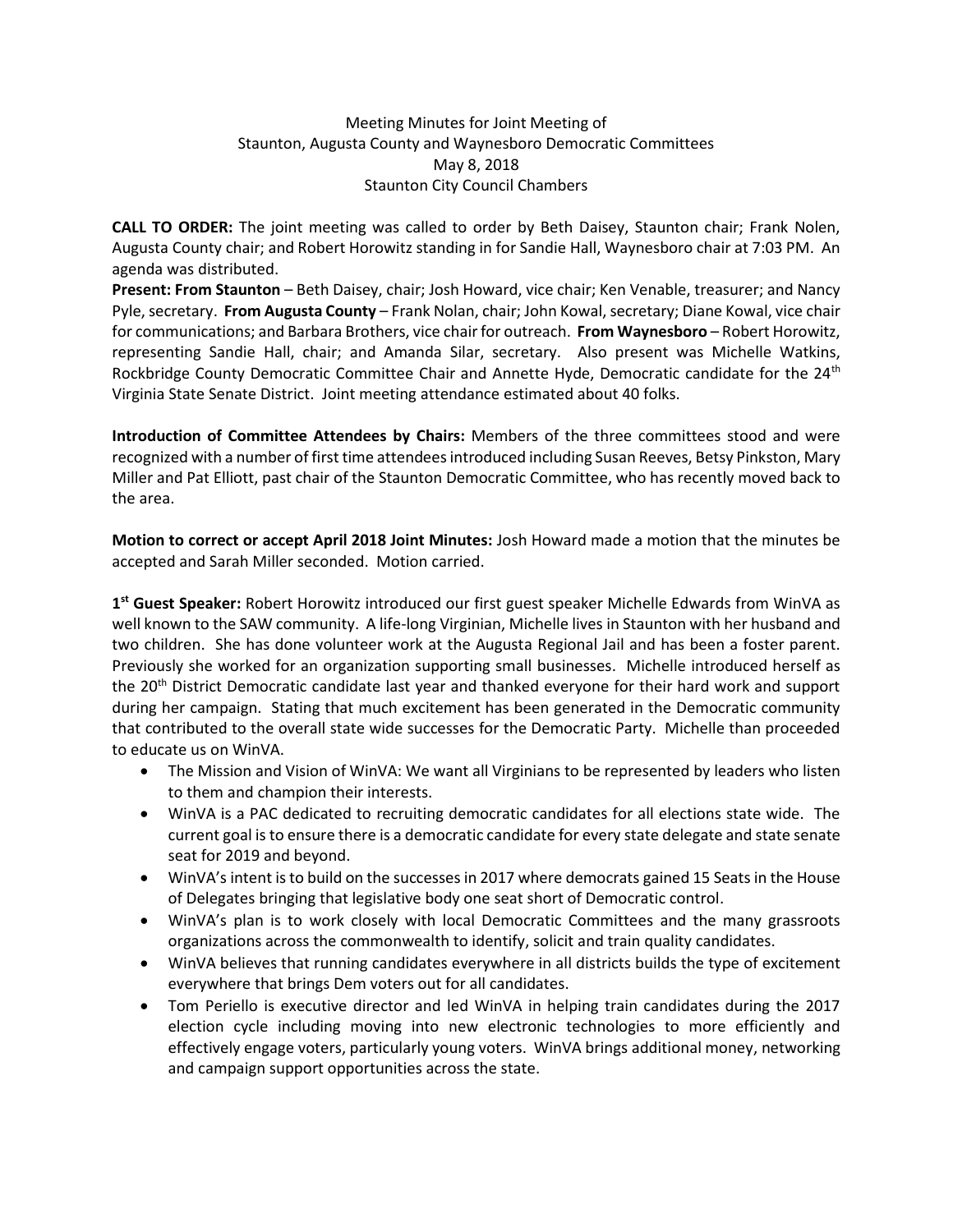• To this end, Michelle asked that we all reach out to potential candidates, solicit people to run for office and contact her. Further, she asked that we consider forming a Candidate Recruiting Subcommittee to formalize this process.

There were no questions from the floor.

**Frank Nolen** took a minute to recognize and welcome Michelle Watkins, Chair of the Rockbridge County Democratic Committee.

**2 nd Guest Speakers:** Frank Nolen introduced Bruce Sinclair, DPVA (Democratic Party of Virginia), Coordinated Campaign Director and Ian McNally, DPVA, Coordinated Campaign Regional Field Director commenting that it was good to see a couple of young Democrats involved.

- Bruce introduced himself as a transplant from South Carolina and currently living in Alexandria, VA. He will be working out of the Richmond office with responsibilities covering the entire state.
- Ian is from a rural county in Michigan with experience with the Hillery Clinton campaign. He first came to Virginia to work for the Northam campaign and decided to come back this year in support of Tim Kaine. He will be working out of Charlottesville with regional responsibilities.

**Bruce** began by presenting his role in the DPVA plan for the 2018 campaign season:

- Bruce will lead the field work and GOTV arm of the Kaine campaign as the top of the ticket. Sen. Kaine has given Bruce five main objectives:
	- o Get Sen Kaine reelected
	- o Concentrate on getting the four Incumbent Democratic Representatives to Congress reelected
	- o Support every single Democratic candidate in every other congressional district. (Note: Virginia has 11 Congressional Districts)
	- o Support every single Democratic candidate running in any local election.
	- $\circ$  When the campaigns are over, give all data gathered during this campaign cycle to the local Dem committees to use during the 2019 campaigns for State Delegate and State Senate elections.
- Bruce then discussed the "digital organization" initiative that will bring democrats together regardless of where they live. Using digital tools to encourage neighbors to get their neighbors more involved.
- Four target groups have been identified for special attention to boost democratic voter turn-out this year:
	- $\circ$  Presidential year voters voters that very consistently only vote when a president is on the ballot. Locally, the number of these voters have been identified as: Augusta County – 933, Staunton – 1035, and Waynesboro – 818.
	- $\circ$  First time off-year voters Locally, the number of these voters have been identified as: Augusta County – 576, Staunton – 742, Waynesboro – 522.
	- $\circ$  Consistent but persuadable voters voters that vote in every election but are not tied to a particular party. Locally, the number of these voters have been identified as: Augusta County  $-736$ , Staunton  $-346$ , Waynesboro  $-232$ .
	- o Newly Registered voters.

**Ian** began by presenting his role on the DPVA plan for the 2018 campaign season:

- Ian will lead and coordinate the ground game for our region. This to include phone banking, canvassing, and voter registration.
- Training on these activities will be provided.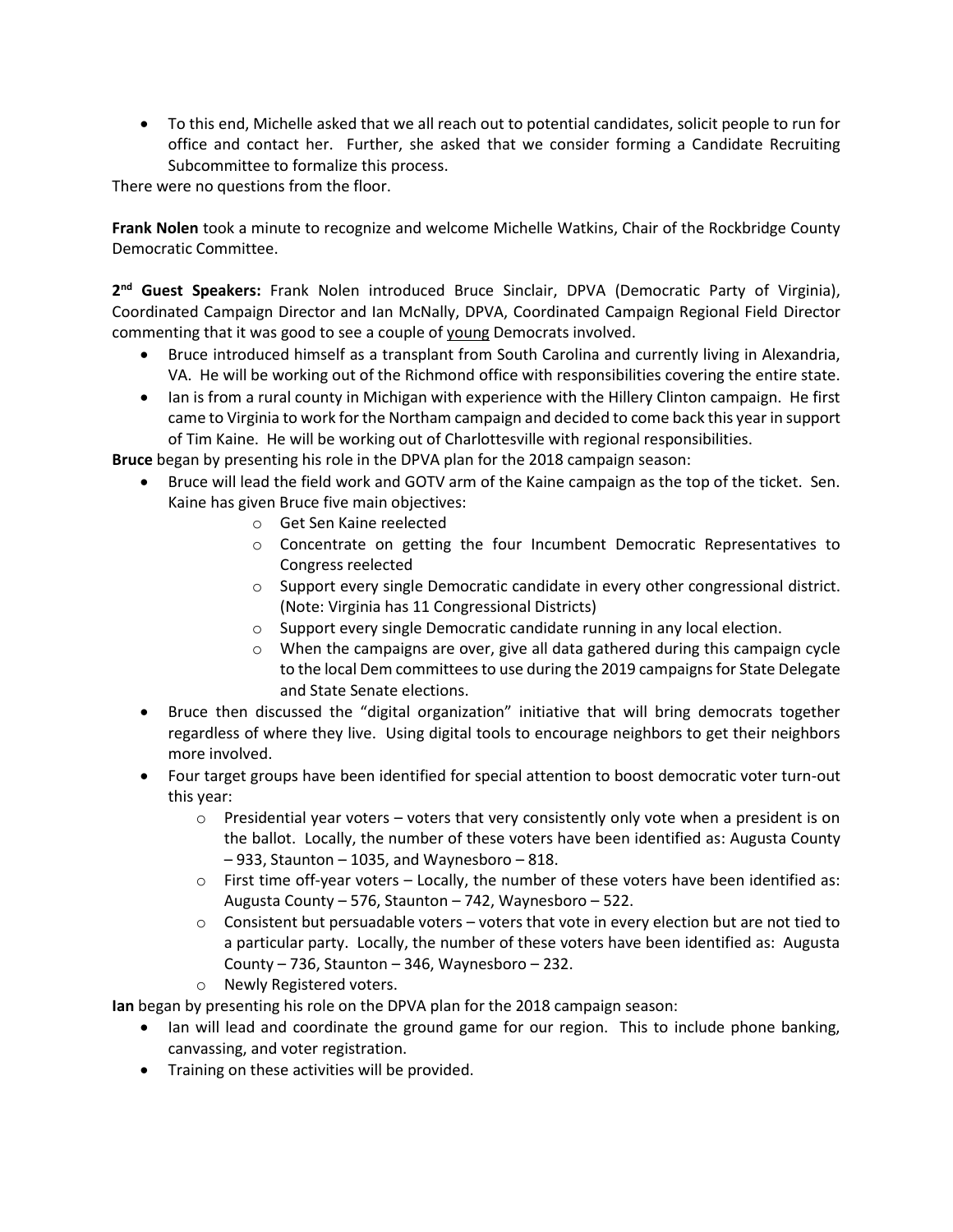- $\bullet$  June 1<sup>st</sup> is the target date for beginning activities in earnest in concert with the local organizations and developing strong local relationships.
- Ultimate goal is to have another blue wave across Virginia continuing what was started in 2017.

The floor was then open to questions:

- Question for Ian: What is your territory? Answer: Parts of the  $5<sup>th</sup>$ ,  $6<sup>th</sup>$  & 7<sup>th</sup> Congressional Districts
- Question for Bruce: What will you do differently from the coordinated campaign last year? Answer: The party has made good progress gaining ground in the urban and suburban areas as demonstrated by 2017 results but this year will concentrate more in the rural areas. Bruce further stated that they are working to improve the phone bank and canvassing lists and promised that rural, deep red areas will not be abandoned. In addition, we will concentrate on qualitative rather than quantitative metrics and provide comprehensive training for staff and volunteers. Lastly, we will listen to local leadership and run plans by them first before implementation.
- Question for Bruce: Last year there were many problems with the coordinated campaign in that it was not that coordinated. Another audience member interjected that there was a high level of disrespect shown towards the local campaigns and volunteers. Answer: Bruce stated that the team we are putting together will be better trained. He offered that if there are any problems to call him personally and he will see to the matter.
- Question for Bruce & Ian: From our past experience, it was obvious the DPVA does not believe the 6<sup>th</sup> District is winnable. Would like to hear more from the DPVA about helping us win. Answer: Ian said he knows how we feel having come from a rural area of Michigan that is also bright red. He made a firm promise that DPVA would not pull resources and back out of any area. As the top of the ticket is already established with Sen. Kaine, work has already begun everywhere in Virginia including rural areas. Answer: Bruce assured us that there will be multiple field offices in our area and that they are here to "play to win". Here and across the entire State. Audience Member Response: I hope we can work together to rebuild that trust.
- Question for Bruce: Two years ago started canvassing and initially had a good turnout of volunteers. The turnout quickly fell off due to the horrible VAN lists received from DPVA. I appealed for help but got nowhere – felt left out by DPVA. Last year tried again but ended up relying on local talent for VAN lists. It's going to be hard for us to trust what you say. The only bright spot was that we have developed many good people locally because we didn't have support from above. Answer: Bruce promised that he and Ian will work every day to help us. He also congratulated Waynesboro's efforts as the city is becoming bluer.
- Question for Ian & Bruce: How do you plan to get young people involved? Answer: Ian stated they intend to build on and expand last year's use of electronic communication that appeals to young people. He talked about "voter circles" that send individualized emails and texts. The plan is to use electronic communication on a much larger scale this election cycle. Answer: Bruce interjected that electronic messaging is proven to increase voter turn-out. Also, the "voter circles" will be used in conjunction with the phone banking efforts. Comment from the Audience: Young people are getting more involved as witnessed by the establishment of a polling place on the JMU campus.

This part of the meeting ended noting that there was Tim Kaine campaign material available to pick up before we leave.

**Frank Nolen** took another brief moment to recognize our new (repeat) father, Jamie Woytasik – Congratulations!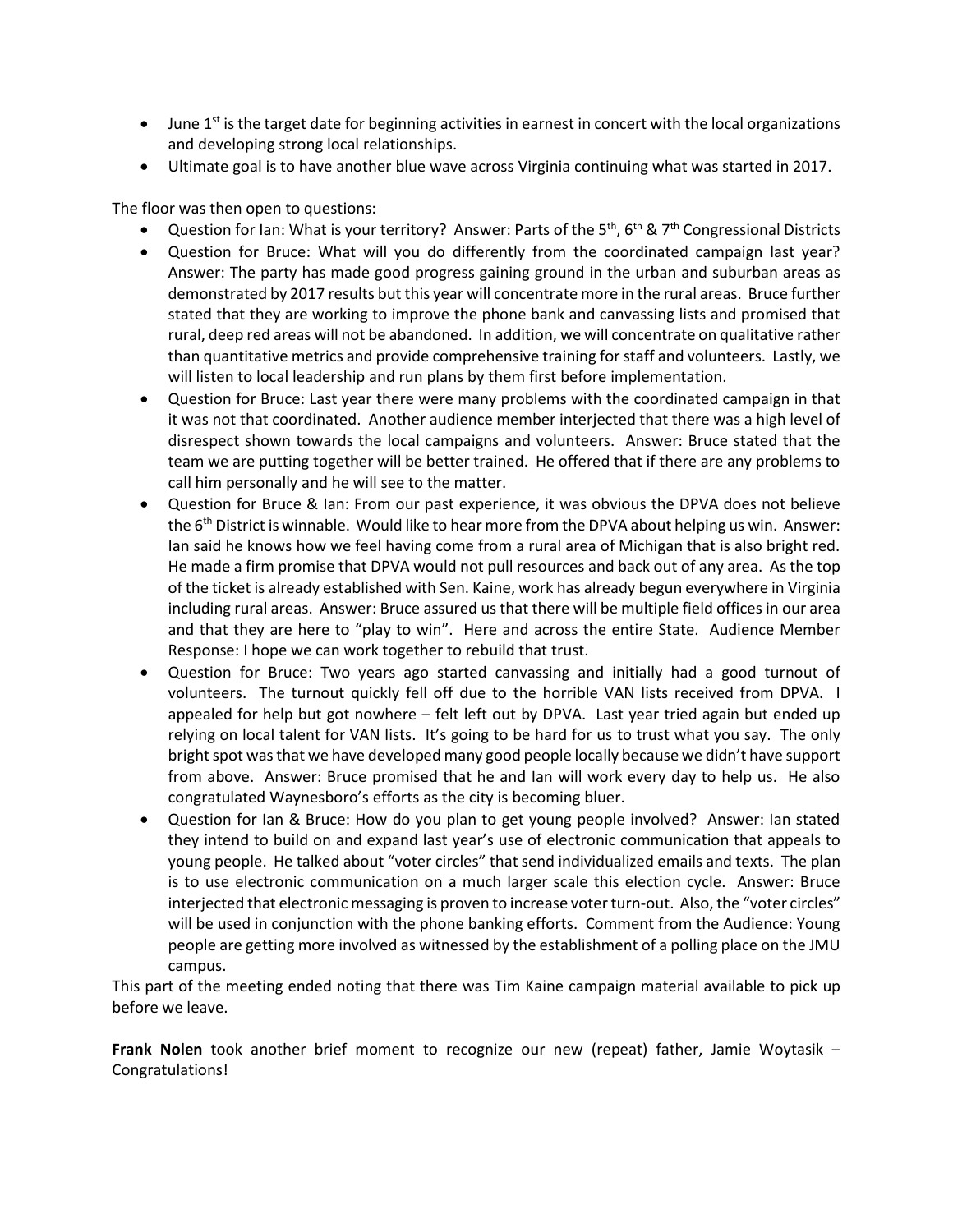**SUBCOMMITTEES:** Beth Daisey then introduced our next section of the program concerning Subcommittees. The plan is to do things a little different this year by bringing volunteers from the three committees to work together wherever it is needed. Every subcommittee will include members from each of the three committees. Both Bruce and Ian agreed that this type of cross Democratic Committee coordination and cooperation is an excellent idea. As our main focus this year, besides Sen. Kaine's reelection, is the  $6<sup>th</sup>$  Congressional District, this is a good year to try this out as the  $6<sup>th</sup>$  District encompasses all three committees. Beth then handed out "Volunteer Forms" asking for help as we move forward in the election cycle.

**Voter Registration:** Diane Kowal described some of the activities of the Voter Registration Subcommittee

- A main focus is a presence at various community events
	- o Volunteers are asked to work in two hour shifts
	- $\circ$  Volunteers are encouraged to get certified which takes about 30 minutes on line
	- $\circ$  "Cheat sheets" have been developed to help learn the process and answer questions
	- o Table & Chair set-up is provided
	- $\circ$  Interaction with the public is on a non-partisan basis trying to avoid political conversations while conducting voter registration – except encouraging people to vote and gathering contact information for those voters that may require transportation to get a voter ID (Note: photo ID required in Virginia to vote) or transportation to the polls.
- Community events this year where we will be having a presence include the 4<sup>th</sup> of July Celebration, Juneteenth, Staunton Jams and the African American Festival
- This year a new initiative has started visiting area high schools to register students. (Note: Anyone turning 18 by the next scheduled general election can register while still 17.)
- Also the plan this year is to work with the canvassing subcommittee to offer voter registration door-to-door
- Need Volunteers

Comment from the floor: Young people should be approached to volunteer referencing the excellent group from RE Lee that volunteered last year.

**Democratic HQ Office Staffing:** Robert Horowitz (standing in for Marney Gibbs) discussed staffing the Waynesboro and Staunton headquarters.

- The Waynesboro Committee is trying to keep their HQ open currently and is interestingly located two doors down from the Waynesboro Republican Committee office. The Waynesboro office is a large space and is available to the other two committees as needed.
- As the general election approaches, both the Waynesboro and Staunton offices staffing hours will be increasing.
- In response to a question from the floor: the Waynesboro HQ is located at 901K, Willow Oak Plaza, Waynesboro, VA 22980; the Staunton HQ is located at 2507 N. Augusta Street, Staunton, VA 24401.
- Need Volunteers

**Phone Banking:** Barbara Lee spoke about the Phone Banking Subcommittee. She introduced herself as well trained and experienced in this activity having worked on many campaigns and described the work as serious business that requires people to show up and do their job.

- Phone Banking will start as soon as the slate is set following the June primary and will cover the entire slate.
- Focus will be on low income neighborhoods.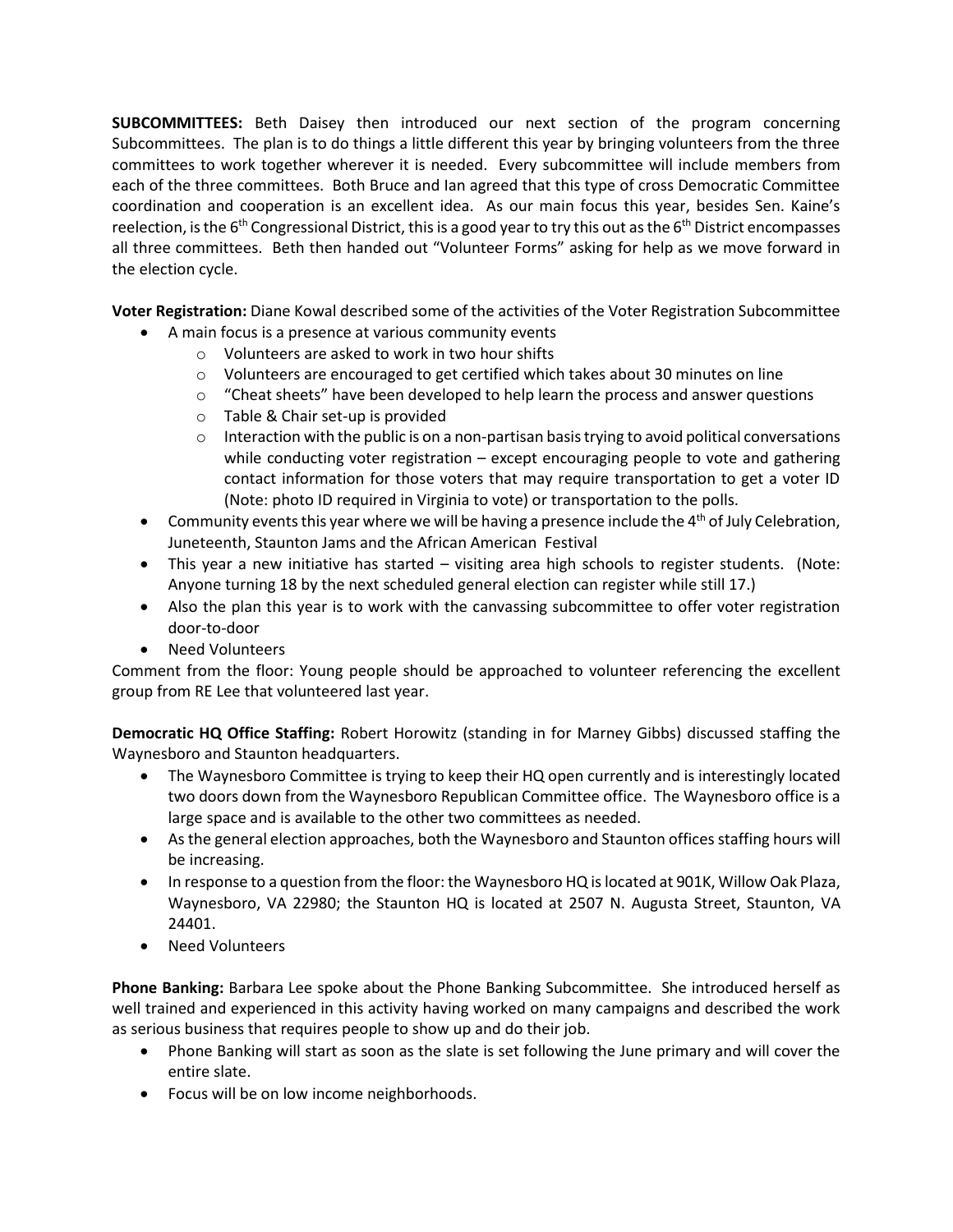- Last year there were an average 12 volunteers at each session with 10 dedicated individuals that made every phone bank.
- No volunteers needed as her regular crew is available and will be used.

**Door to Door Canvassing:** Robert Horowitz described canvassing as talking to people in support of your candidate and that you have on average about three minutes to make your point. Scripts are provided for guidance.

- Canvassing will be conducted in three stages
	- $\circ$  July-August: Initial visit to ask what someone thinks about a candidate and/or issues and solicit voter registration.
	- o Sept-Mid Oct: Seek volunteers and active supporters.
	- o Last 2-3 weeks before election is GOTV
- Good information gathering and data entry into the VAN will allow focus during GOTV
- The key to good canvassing is training, training, training
	- o Role playing
	- o Knowledge of the candidates, the opposition and the issues
	- o Learn to listen and then talk to people about what they want to hear
- There is an obligation to canvass as it is to be a proven tool to increase turn out. Canvassing followed by a phone call is even more powerful. Canvassing is not as scary as people think. In fact, most people like it after trying it.
- Need volunteers

**Upcoming Special Events:** Beth Daisey began by stating that there is currently a core group across the three Democratic Committees involved in this subcommittee but that more volunteers are needed. She then reviewed upcoming events:

- $\bullet$  6<sup>th</sup> District Democratic Candidate forum scheduled for June 2<sup>nd</sup>. Chris Graham of the Augusta Free Press will be the moderator
- There will be a Primary election night party on June  $12<sup>th</sup>$  at the Best Western in Waynesboro. This event will include a silent auction of a few very "select" items for fund raising.
- At the 4<sup>th</sup> of July celebration in Staunton, the three Democratic Committees will have a booth and participate in the parade.
- We will also have a booth at the Augusta County Fair at the end of July.

Beth then reemphasized the need for volunteers.

Michelle Edwards brought up again the suggestion for a Candidate Recruitment Subcommittee and said she would find out where other Dem committees already have one working. All agree this is a good idea and the chairs of the three SAW committees will work on organizing.

Robert Horowitz offered that we need to get into the routine that the day after an election, work needs to start on the next campaign.

It was noted that Sandie Hall, Chair of the Waynesboro Democratic Committee, has a long standing previous commitment on the 2<sup>nd</sup> Tuesday of every month which prevents her from attending and presiding with us during our Joint SAW Democratic Committee meetings.

The meeting ended with a round of applause recognizing Ken Venable's election to the Staunton School Board.